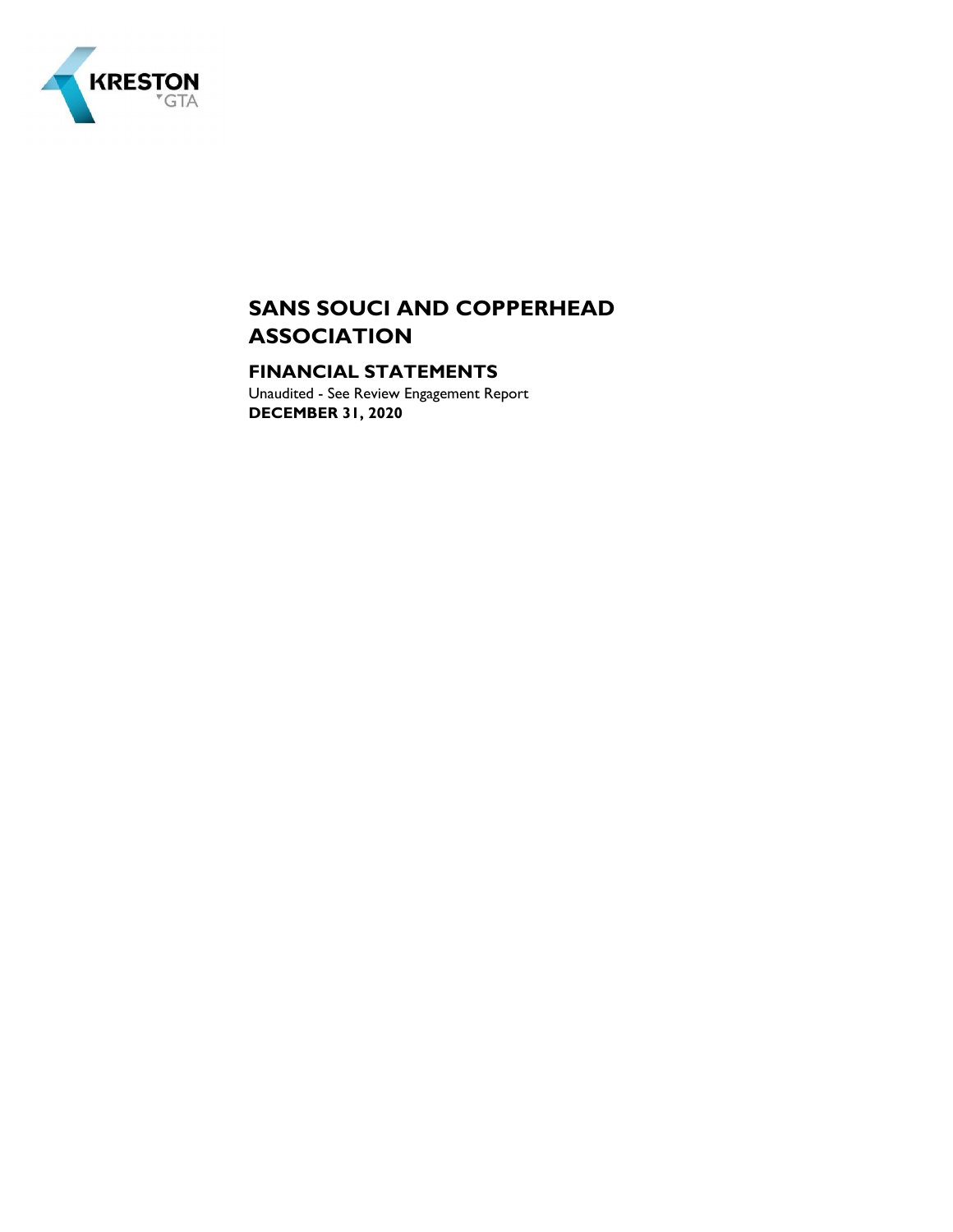

# **SANS SOUCI AND COPPERHEAD ASSOCIATION DECEMBER 31, 2020 CONTENTS**

|                                                            | Page |
|------------------------------------------------------------|------|
| <b>INDEPENDENT PRACTITIONER'S REVIEW ENGAGEMENT REPORT</b> |      |
| <b>FINANCIAL STATEMENTS</b>                                |      |
| <b>Statement of Financial Position</b>                     |      |
| Statement of Changes in Fund Balances                      |      |
| <b>Statement of Operations</b>                             | 4    |
| <b>Statement of Cash Flows</b>                             | 5    |
| Notes to Financial Statements                              | חו   |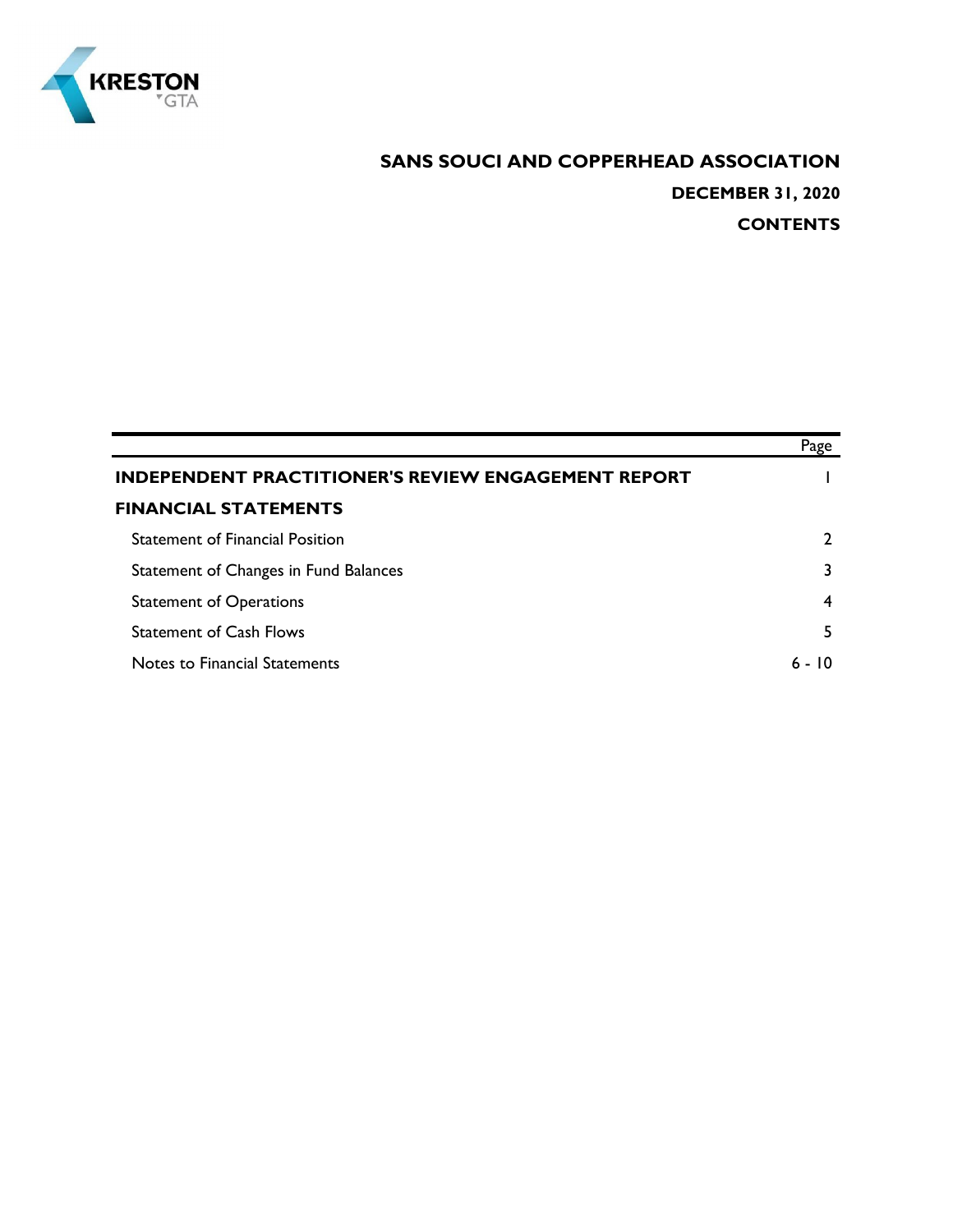

## **INDEPENDENT PRACTITIONER'S REVIEW ENGAGEMENT REPORT**

To the Members of

#### **Sans Souci And Copperhead Association**

We have reviewed the accompanying financial statements of Sans Souci And Copperhead Association that comprise the statement of financial position as at December 31, 2020, and the related statements of operations, changes in fund balances and cash flows for the year then ended, and a summary of significant accounting policies and other explanatory information.

#### **Management's Responsibility for the Financial Statements**

Management is responsible for the preparation and fair presentation of these financial statements in accordance with Canadian accounting standards for not-for-profit organizations, and for such internal control as management determines is necessary to enable the preparation of financial statements that are free from material misstatement, whether due to fraud or error.

#### **Practitioner's Responsibility**

Our responsibility is to express a conclusion on the accompanying financial statements based on our review. We conducted our review in accordance with Canadian generally accepted standards for review engagements, which require us to comply with relevant ethical standards.

A review of the financial statements in accordance with Canadian generally accepted standards for review engagements is a limited assurance engagement. The practitioner performs procedures, primarily consisting of making inquiries of management and others within the entity, as appropriate, and applying analytical procedures, and evaluates the evidence obtained.

The procedures performed in a review are substantially less in extent than, and vary in nature from, those performed in an audit conducted in accordance with Canadian generally accepted auditing standards. Accordingly, we do not express an audit opinion on these financial statements.

#### **Conclusion**

Based on our review, nothing has come to our attention that causes us to believe that these financial statements are not, in all material respects, the financial position of Sans Souci And Copperhead Association as at December 31, 2020 and the statements of operations, changes in fund balances and cash flows and cash flows for the year ended in accordance with Canadian accounting standards for not-for-profit organizations.

*Kreston GTA*

**July 29, 2021 Kreston GTA LLP Markham, Ontario Licensed Public Accountants**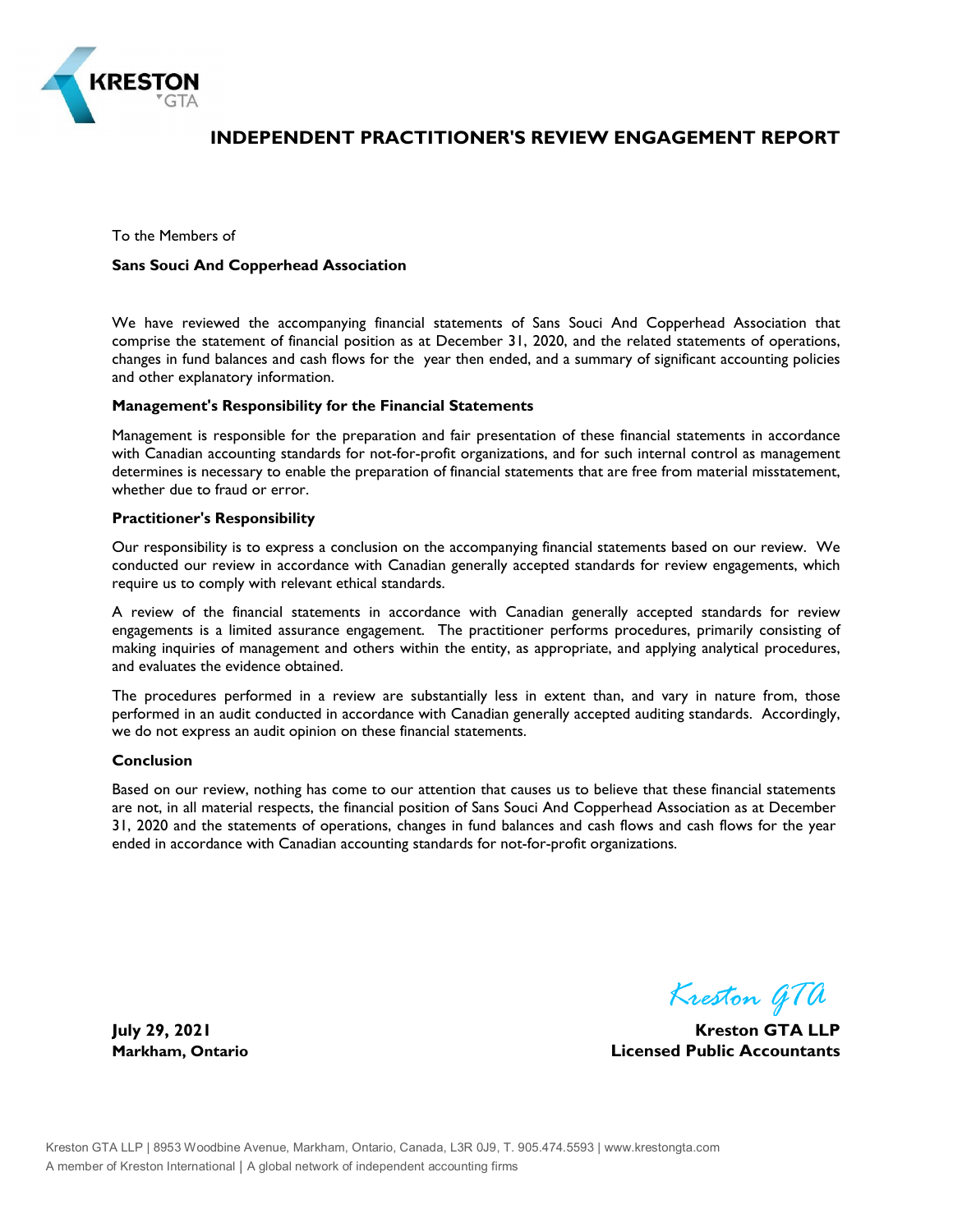

## **STATEMENT OF FINANCIAL POSITION**

Unaudited - See Review Engagement Report

## **AS AT DECEMBER 31, 2020**

|                                                                    | 2020<br><b>Notes</b> |    | 2019    |    |         |
|--------------------------------------------------------------------|----------------------|----|---------|----|---------|
| <b>ASSETS</b>                                                      |                      |    |         |    |         |
| <b>Current Assets</b>                                              |                      |    |         |    |         |
| Cash                                                               |                      | \$ | 33,397  | \$ | 14,076  |
| Term deposits                                                      | 3                    |    | 107,059 |    | 105,440 |
| Prepaid expenses                                                   |                      |    | 8,653   |    | 8,435   |
|                                                                    |                      |    | 149,109 |    | 127,951 |
| <b>Long Term Assets</b>                                            |                      |    |         |    |         |
| Land and buildings                                                 | 4                    |    | 265,001 |    | 265,001 |
|                                                                    |                      | \$ | 414,110 | \$ | 392,952 |
| <b>LIABILITIES AND FUND BALANCES</b><br><b>Current Liabilities</b> |                      |    |         |    |         |
| Accounts payable and accrued liabilities                           |                      | \$ | 5,614   | \$ | 6,274   |
| Deferred revenues                                                  |                      |    |         |    | 2,180   |
|                                                                    |                      |    | 5,614   |    | 8,454   |
| <b>Fund Balances</b>                                               |                      |    |         |    |         |
| Operating fund                                                     |                      |    | 302,761 |    | 290,578 |
| Community centre fund                                              |                      |    | 71,919  |    | 64,503  |
| Contingency fund                                                   |                      |    | 33,816  |    | 29,417  |
|                                                                    |                      |    | 408,496 |    | 384,498 |
|                                                                    |                      | \$ | 414,110 | \$ | 392,952 |

## **Approved on Behalf of the Board**

Em S. Huwons Eric S. Armour Director

Director Alan Stratton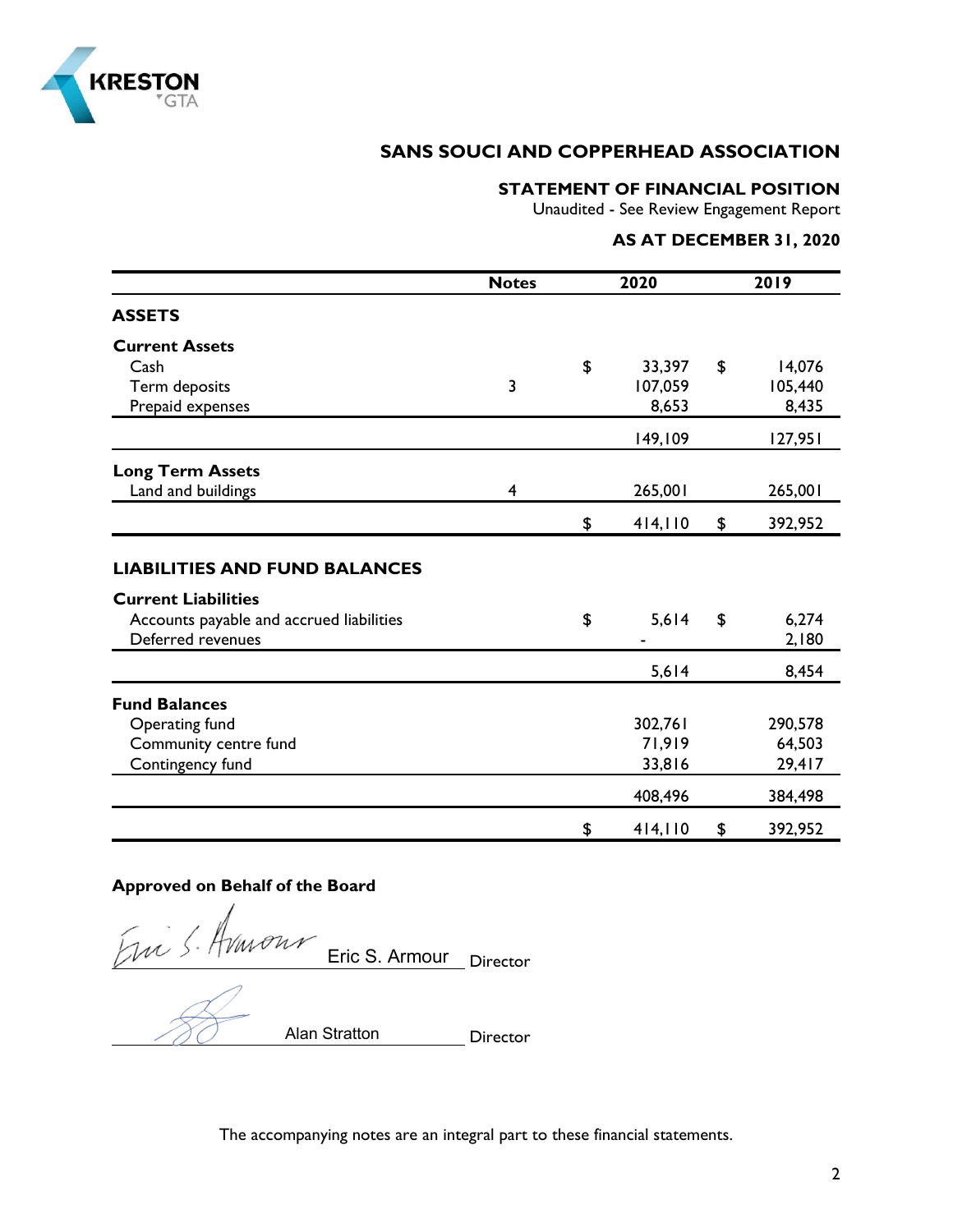

### **STATEMENT OF CHANGES IN FUND BALANCES**

Unaudited - See Review Engagement Report

### **FOR THE YEAR ENDED DECEMBER 31, 2020**

|                                             | <b>Operating Fund</b> | <b>Community</b><br><b>Centre Fund</b> | Contingency<br><b>Fund</b> | 2020      | 2019      |
|---------------------------------------------|-----------------------|----------------------------------------|----------------------------|-----------|-----------|
| <b>BALANCE, BEGINNING</b><br><b>OF YEAR</b> | \$290,578             | \$64,503                               | \$29,417                   | \$384,498 | \$442,311 |
| Excess of revenues over<br>expenses         | 12,183                | 7,416                                  | 4.399                      | 23,998    | (57, 813) |
| <b>BALANCE, END OF</b><br><b>YEAR</b>       | \$302,761             | \$71,919                               | 33,816<br>S.               | \$408,496 | \$384,498 |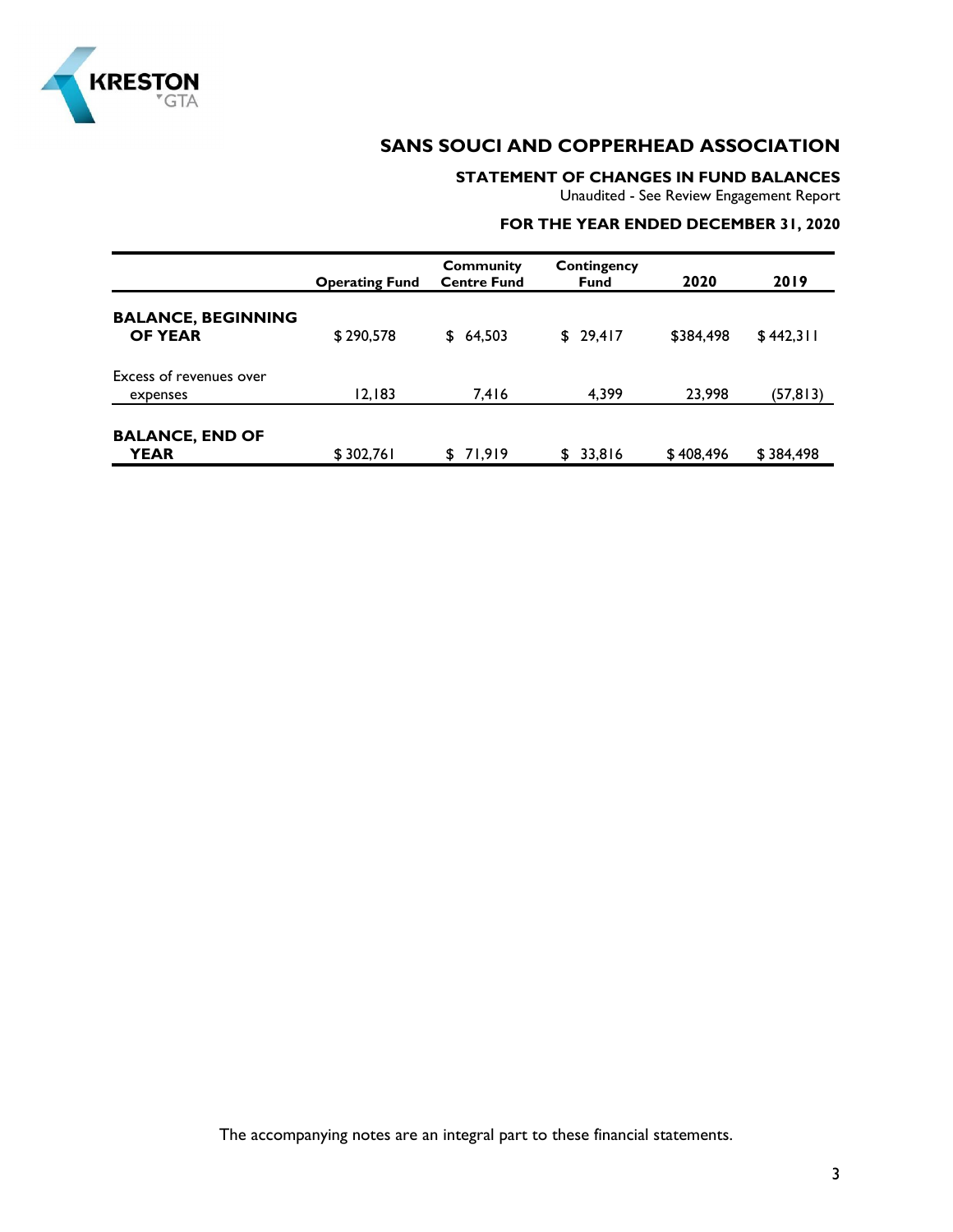

## **STATEMENT OF OPERATIONS**

Unaudited - See Review Engagement Report

# **FOR THE YEAR ENDED DECEMBER 31, 2020**

|                                |                   | <b>Community</b> |             |              |         |              |
|--------------------------------|-------------------|------------------|-------------|--------------|---------|--------------|
|                                |                   | <b>Centre</b>    | Contingency |              |         |              |
|                                | Operating         | <b>Fund</b>      | <b>Fund</b> | <b>Total</b> |         | <b>Total</b> |
|                                | <b>Fund</b>       | (Note 2)         | (Note 2)    | 2020         |         | 2019         |
| <b>REVENUES</b>                |                   |                  |             |              |         |              |
| Membership dues                | \$<br>$67,127$ \$ |                  | \$          | \$           | 67, 127 | \$<br>68,194 |
| Sail camp                      |                   |                  |             |              |         | 15,961       |
| Tennis operating contributions | 13,000            |                  |             |              | 13,000  | 13,000       |
| Fund specific donations        |                   | 6,144            | 4,052       |              | 10,196  | 11,521       |
| Day camp                       |                   |                  |             |              |         | 7,138        |
| Other lease payments           | 8,200             |                  |             |              | 8,200   | 6,000        |
| Tennis-community contributions | 3,005             |                  |             |              | 3,005   | 2,985        |
| Advertising                    | 1,700             |                  |             |              | 1,700   | 2,605        |
| Interest income                | 140               | 1,272            | 347         |              | 1,759   | 2,028        |
| Sponsorships and donations     | 500               |                  |             |              | 500     | 2,000        |
| Merchandise and other          | 1,089             |                  |             |              | 1,089   | 1,171        |
|                                | 94,761            | 7,416            | 4,399       |              | 106,576 | 132,603      |
| <b>EXPENSES</b>                |                   |                  |             |              |         |              |
| Property                       | 42,662            |                  |             |              | 42,662  | 118,991      |
| GBA dues and mailings          | 22,394            |                  |             |              | 22,394  | 22,945       |
| General and administrative     | 15,649            |                  |             |              | 15,649  | 16,073       |
| Sail camp                      |                   |                  |             |              |         | 15,615       |
| Day camp                       |                   |                  |             |              |         | 9,274        |
| Regatta                        |                   |                  |             |              |         | 7,058        |
| Other activities               | 1,873             |                  |             |              | 1,873   | 460          |
|                                | 82,578            |                  |             |              | 82,578  | 190,416      |
| <b>EXCESS OF REVENUES OVER</b> |                   |                  |             |              |         |              |
| <b>EXPENSES</b>                | \$<br>$12,183$ \$ | 7,416 \$         | 4,399 \$    |              | 23,998  | \$ (57, 813) |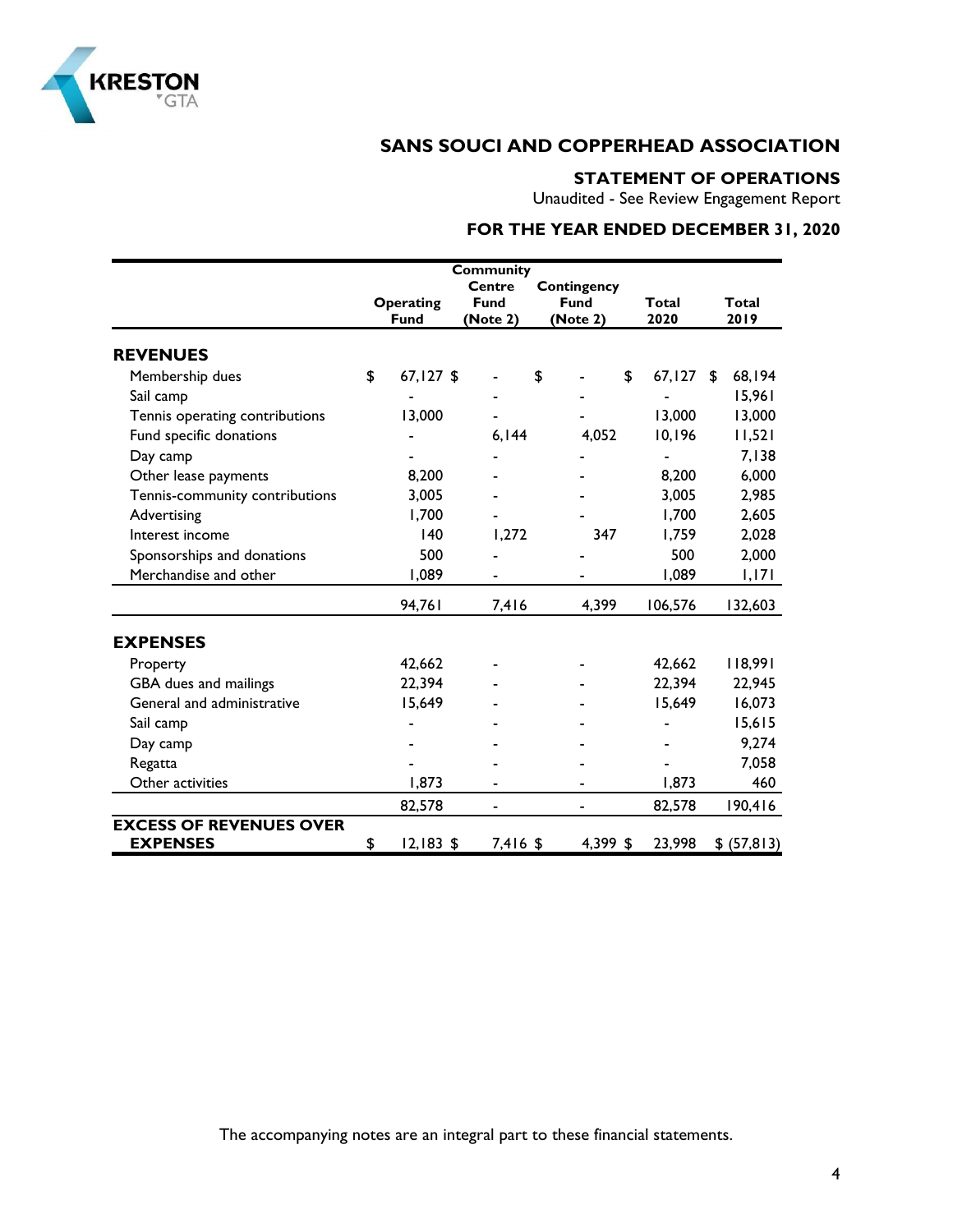

### **STATEMENT OF CASH FLOWS**

Unaudited - See Review Engagement Report

# **FOR THE YEAR ENDED DECEMBER 31, 2020**

|                                                 | 2020 |         |    | 2019      |
|-------------------------------------------------|------|---------|----|-----------|
| <b>OPERATING ACTIVITIES</b>                     |      |         |    |           |
| Excess of revenues over expenses                | \$   | 23,998  | \$ | (57, 813) |
| Changes in non-cash working capital balances    |      |         |    |           |
| Term deposits, net                              |      | (1,619) |    | (1,775)   |
| Prepaid and other assets                        |      | (218)   |    | (1, 933)  |
| Due to programs                                 |      | (2,180) |    | 2,180     |
| Accounts payable and accrued liabilities        |      | (660)   |    | 1,879     |
| Net change in non-cash working capital balances |      | (4,677) |    | 351       |
| NET CASH PROVIDED BY OPERATING ACTIVITIES       |      | 19,321  |    | (57,462)  |
| <b>CASH, BEGINNING OF YEAR</b>                  |      | 14,076  |    | 71,538    |
| <b>CASH, END OF YEAR</b>                        | \$   | 33,397  | \$ | 14,076    |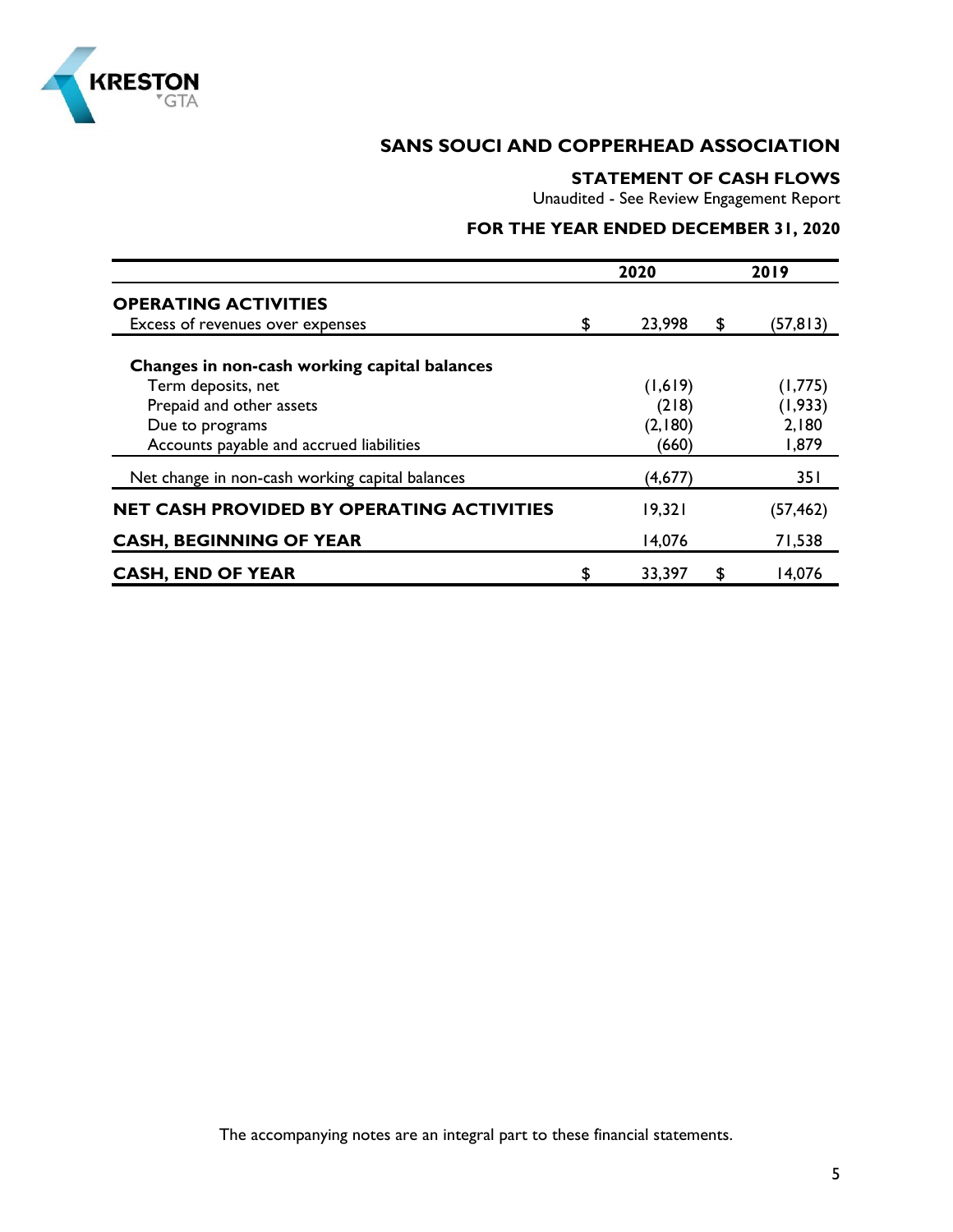

**NOTES TO THE FINANCIAL STATEMENTS**

Unaudited - See Review Engagement Report

### **DECEMBER 31, 2020**

#### **PURPOSE OF ORGANIZATION**

The Sans Souci and Copperhead Association (the "Association") is an Ontario corporation without share capital incorporated on January 26, 1927 and is exempt from the payment of income taxes in Canada. The purpose of the Association is to represent and protect the interests of its members who are residents in the Sans Souci area within the Township of the Archipelago. In carrying out this mandate the Board of Directors of the Association liaises with all levels of government and other groups. The Association also maintains property at Sans Souci for the use and enjoyment of its members.

#### **1. SUMMARY OF SIGNIFICANT ACCOUNTING POLICIES**

The financial statements were prepared in accordance with Canadian accounting standards for notfor-profit organizations in Part III of the CPA Canada Handbook and include the following significant accounting policies:

#### **Revenue Recognition**

The Association follows the deferred method of accounting for contributions.

Revenues from contributions, membership and annual dues and fundraising activities are recognized as revenue of the appropriate fund when received or receivable if the amount to be received can be reasonably estimated and collectability is reasonably assured. Restricted contributions are recognized as revenue in the year in which the related expenses are incurred.

Revenue from investments is recognized when earned.

Revenue from rentals is recognized according to the terms of the lease and when collectability is reasonably assured.

Revenue from merchandise sales is recognized at the point of sale.

Revenue from advertising is recognized when earned and when collectability is reasonably assured.

Revenue from services is recognized when the service is provided and when collectability is reasonably assured.

#### **Capital Assets**

Capital assets are recorded at cost less accumulated amortization. The majority of the cost represents land as described in note 4, and as such is not amortized but tested for impairment if indicators of impairment exist.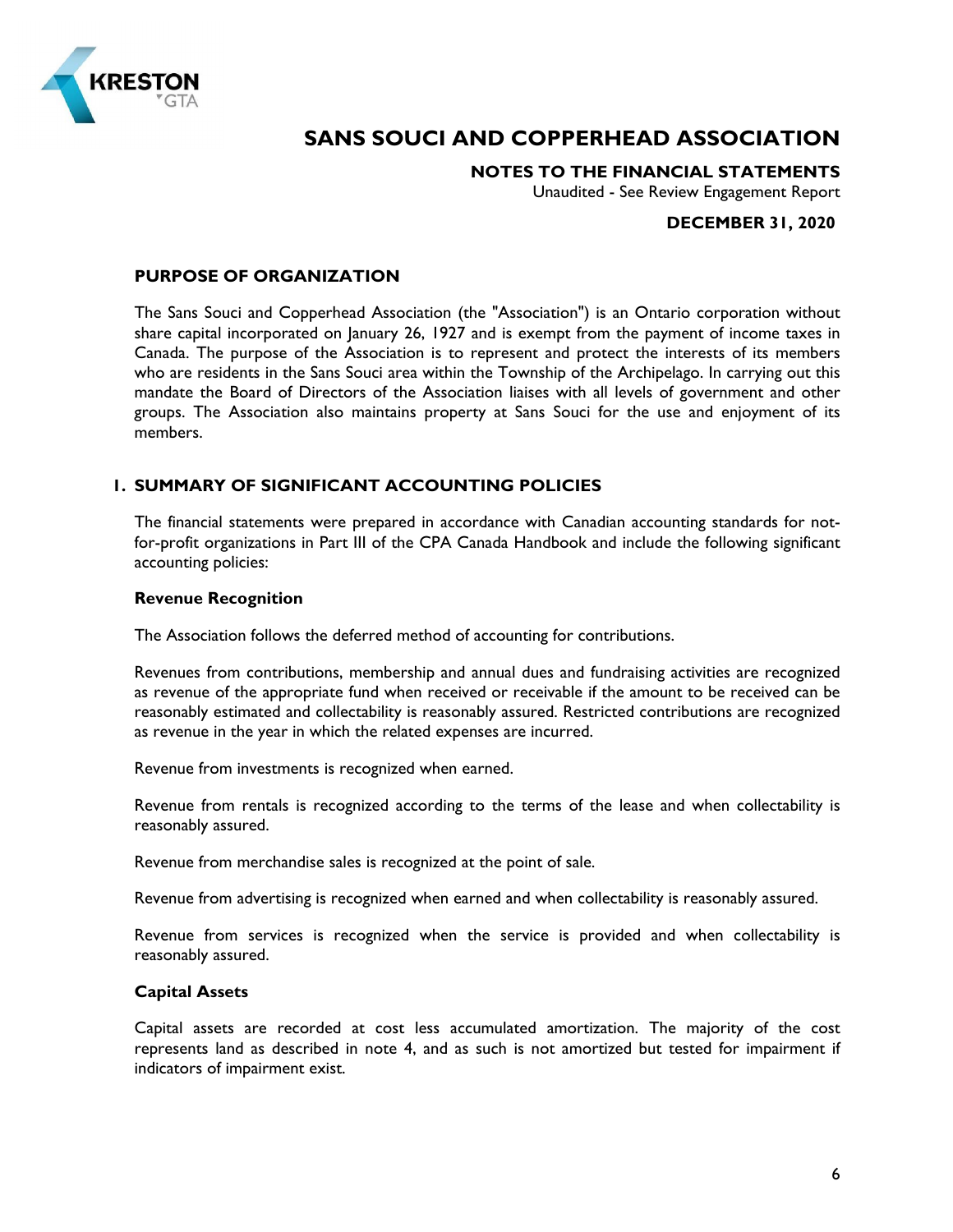

**NOTES TO THE FINANCIAL STATEMENTS**

Unaudited - See Review Engagement Report

### **DECEMBER 31, 2020**

#### **1. SUMMARY OF SIGNIFICANT ACCOUNTING POLICIES (continued)**

#### **Use of Estimates**

The preparation of financial statements in accordance with Canadian accounting standards for notfor-profit organizations requires management to make estimates and assumptions that affect the reported amount of assets and liabilities and the disclosure of contingent assets and liabilities at the reporting date and the reported amount of revenues and expenses for the period. Actual results could differ from these estimates. These estimates are reviewed periodically and adjustments are made, as appropriate, in the statement of operations in the year they become known. Significant financial statement items that require the use of estimates include accrued liabilities.

#### **Financial Instruments Measurement**

The Association initially measures its financial assets and financial liabilities at fair value. It subsequently measures all its financial assets and financial liabilities at amortized cost.

The financial assets subsequently measured at amortized cost include cash and term deposits. The financial liabilities measured at amortized cost include accounts payable and accrued liabilities.

#### **Contributed Services**

In its day-to-day operations, the Association uses the services of many volunteers. Because of the difficulty of determining the fair value, contributed services are not recognized in the financial statements.

#### **2. DESCRIPTION OF FUNDS**

#### **Operating Fund**

Assets, liabilities, revenues and expenses related to the day to day operations of the Association are reported in the Operating Fund.

#### **Community Centre Fund**

The Community Centre Fund is to provide capital for improvements to the Association's infrastructure located on its property at Frying Pan Island. This includes the periodic rehabilitation, renewal and/or replacement of docks, decks, buildings and other infrastructure. It excludes repairs and maintenance expenditures that are funded out of the general operating fund. These funds have been donated directly to the Association by its members and are separate from the funds raised for a new building that are held by the Township of the Archipelago (see Note 6).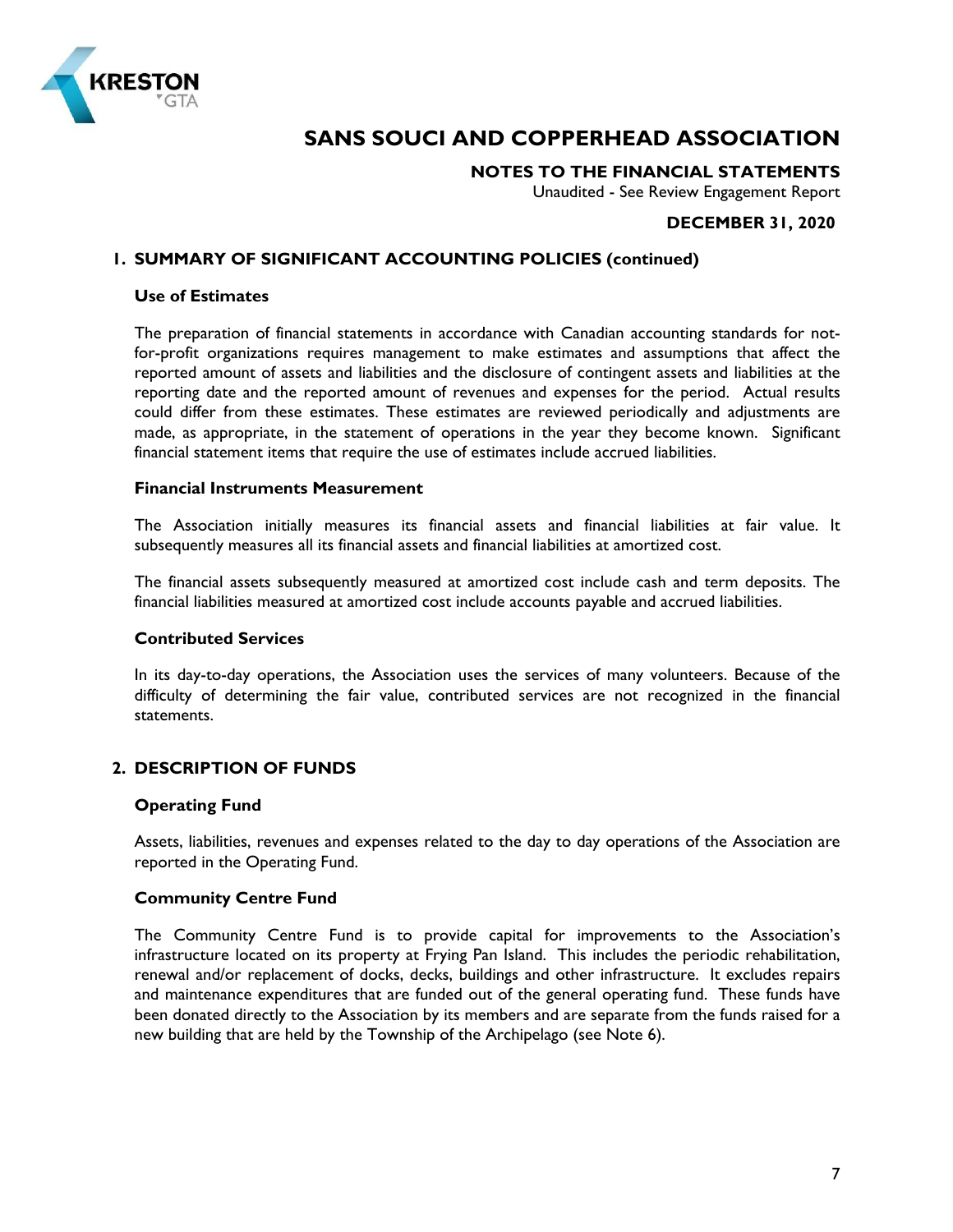

**NOTES TO THE FINANCIAL STATEMENTS**

Unaudited - See Review Engagement Report

### **DECEMBER 31, 2020**

### **2. DESCRIPTION OF FUNDS (Continued)**

#### **Contingency Fund**

The Contingency Fund consists of voluntary contributions from members. It is used for legal, political and other non-recurring expenses.

## **3. TERM DEPOSITS**

The term deposits represent Guaranteed Investment Certificates ("GICs") held with TD Canada Trust which bear interest rates between .50% to .90% and terms ranging from 12 to 14 months. These GICs are held for each fund as follows:

|                                        | 2020 |         |  | 2019    |  |  |
|----------------------------------------|------|---------|--|---------|--|--|
| Operating Fund, no restrictions on use | æ.   | 26,485  |  | 26,051  |  |  |
| <b>Contingency Fund</b>                |      | 27,419  |  | 27,138  |  |  |
| <b>Community Centre Fund</b>           |      | 53,155  |  | 52,251  |  |  |
|                                        |      | 107.059 |  | 105,440 |  |  |

### **4. CAPITAL ASSETS**

Land and buildings as at December 31, 2020 and 2019 are as follows:

| Land<br>Other land, buildings and docks | 265,000 |
|-----------------------------------------|---------|
|                                         | 265,001 |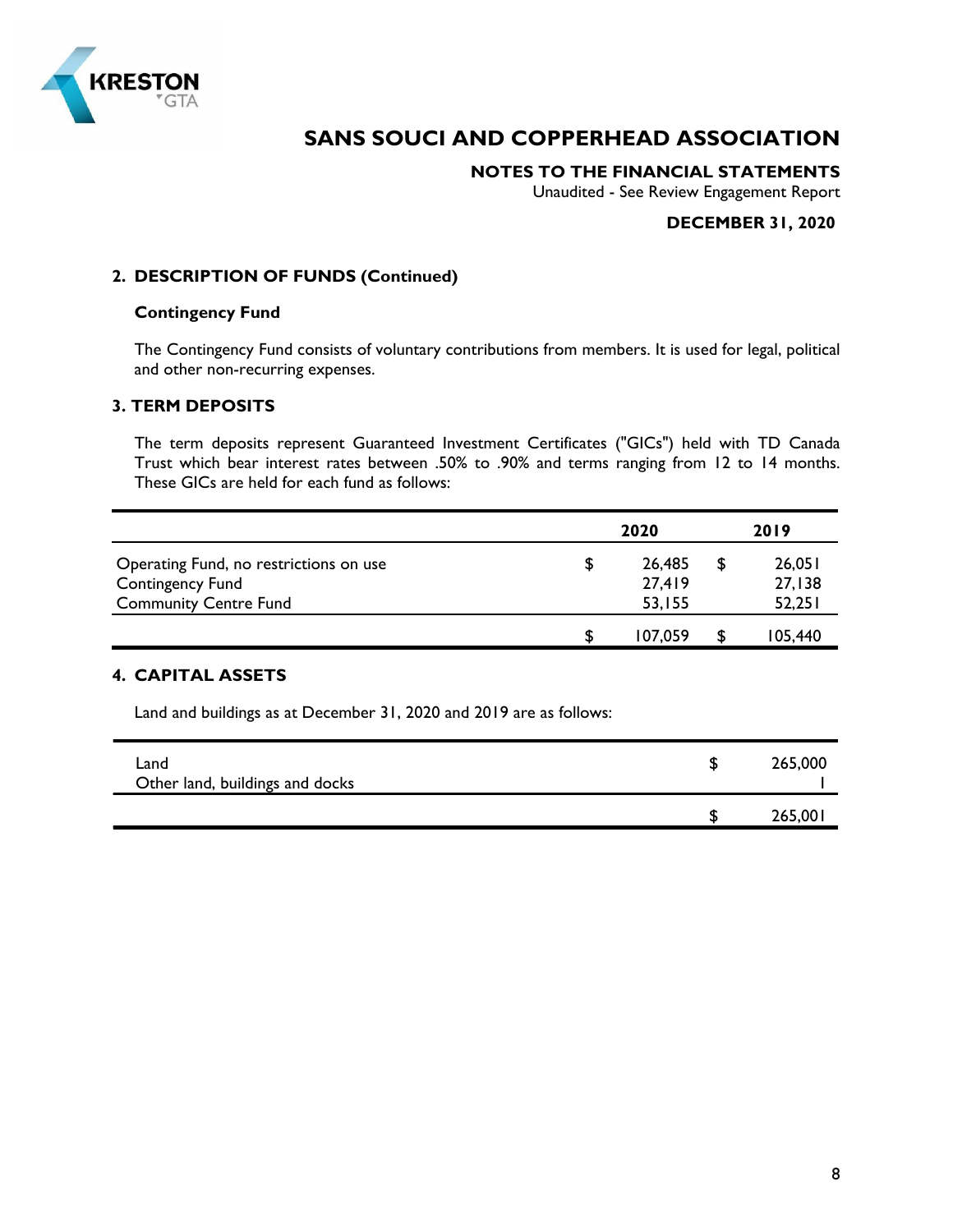

**NOTES TO THE FINANCIAL STATEMENTS**

Unaudited - See Review Engagement Report

### **DECEMBER 31, 2020**

#### **5. FINANCIAL INSTRUMENTS**

The Association is exposed to various risks through its financial instruments. The following analysis provides a measure of the risks at the reporting date, December 31, 2020.

#### **Interest rate risk**

The term deposits are not exposed to any significant interest rate risk. The interest rate obtained by the Association moves from .50% to .90% depending on the length of the investment.

#### **Other risks**

It is management's opinion that the Association is not exposed to significant market, foreign currency or liquidity risks arising from these financial instruments. The extent of the Associations' exposure to risk did not change during the year.

#### **6. BUILDING FUND**

The Association is considering constructing a new building on its property. A committee has been set up to gauge support for this project and to collect pledges. The goal is to raise approximately \$1 million, with \$700,000 to be used for construction and the balance of \$300,000 to be a fund for future maintenance costs. As this building is to be used as a community centre, the Association is working with the Township of the Archipelago (the "Township") and the American Fund for Charities to obtain charitable receipts for donors. The project would require final approval by the Board of the Association after the funds have been raised or committed and before construction can begin. The Township will have to ensure the funds they hold are being used for community purposes before they will transfer them to the Association.

As at December 31, 2020, \$72,254 (2019 - \$72,254) was held by the Township.

#### **7. SPORT COURT**

In 2018, the Association entered into a contract with Chantler Barging Ltd. to construct two multipurpose sport courts on its property at Frying Pan Island. A total of \$192,228 had been collected on the Association's behalf by the Township of the Archipelago through which the funds were donated by members of the community for this project. As at December 31, 2018, the sport courts were completed leaving a balance of \$2,863 (2019 - \$4,218) to be used against expenses related to the courts.